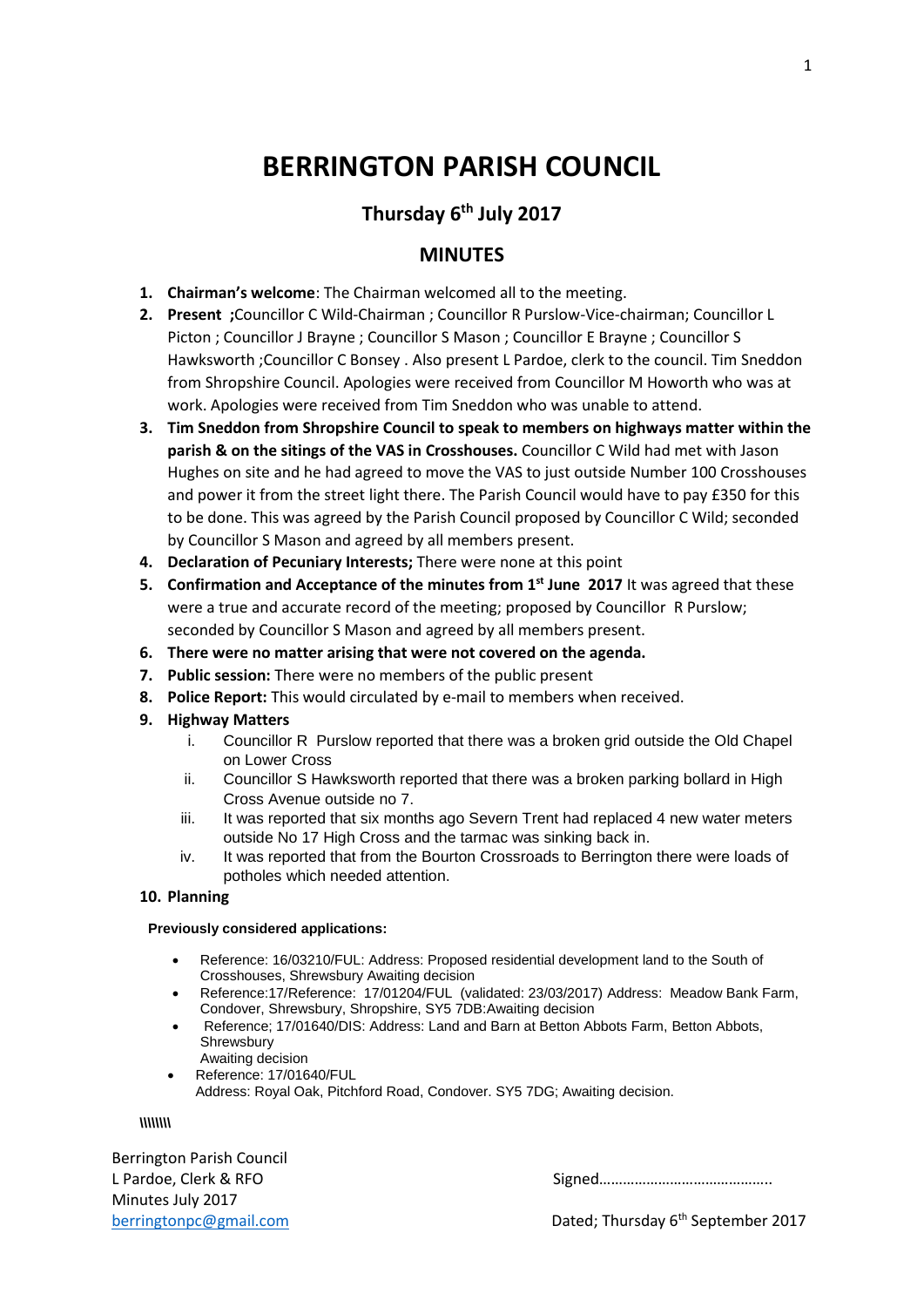Address: Meadow Bank Farm, Condover Shrewsbury, Shropshire.SY5 7DB Proposal: Erection of extension to a steel portal framed shed for the storage of hay and nonlactating dairy cows.

After discussion it was agreed that the Parish Council had no comments on this application. However there are grave concerns over the traffic accessing the site from the Cross roads. All the feed wagons drive in but reverse out onto the main road. Proposed By Councillor R Purslow; seconded by Councillor E Brayne and agreed by all members present.

 Reference:17/02974/TEL Address: Proposed telecommunications at, Severndale Nurseries, Cross Houses, Shrewsbury, SY5 6JS

Proposal: Proposed Base station. After discussion it was agreed to pass no comment on this application. Proposed by Councillor S Hawksworth; seconded by Councillor R Purslow and agreed by all members present.

#### **Council to consider new planning applications received after the Agenda has been published.** There were none to consider

#### **11. Finance**

- I. Bank Reconciliation for the month end June 2017. It was agreed to accept the Bank Reconciliation as presented by the clerk. Proposed by Councillor S Hawksworth; seconded by Councillor C Bonsey and agreed by all members present.
- II. Accounts for payment; list to be circulated before the meeting. It was agreed to pay the accounts as presented by the clerk. Proposed by Councillor S Hawksworth; seconded by Councillor C Bonsey and agreed by all members present.

| 1104                  | <b>HMRC</b> | <b>PAYE</b> | 34.40  |
|-----------------------|-------------|-------------|--------|
| 1105                  | L Pardoe    | Expenses    | 34.10  |
| 1106                  | E-on        | lighting    | 432.16 |
| <b>Standing Order</b> | L Pardoe    | Salary      | 358.21 |
|                       |             | Total       | 858.87 |

## **12. Council to review and adopt the following documents;**

- Risk Assessment Documents
- Financial Risk Assessment Documents
- Assets Register
- Standing Orders
- Financial Standing Orders
- Complaints Procedure

It was agreed to accept all these documents as still being appropriate for the Council's needs. Proposed by Councillor R Purslow; seconded by Councillor L Picton and agreed by all members present. The documents were duly signed by the Chairman.

**13. Play Area Matters.** Councillor R Purslow reported that the Chestnuts fence is a health & safety issue as there have been children paying on the broken downs parts of the matting in the main play area is lifting. Clerk to report these issues to Greenbelt who manage this area on behalf of Persimmon. The fence is Persimmons Property.

Councillor C Wild is taking to Severnside to see what can be done from their boundary as this backs on to the fence at The Chestnuts.

Berrington Parish Council L Pardoe, Clerk & RFO Minutes July 2017

[berringtonpc@gmail.com](mailto:berringtonpc@gmail.com) **Dated**; Thursday 6<sup>th</sup> September 2017